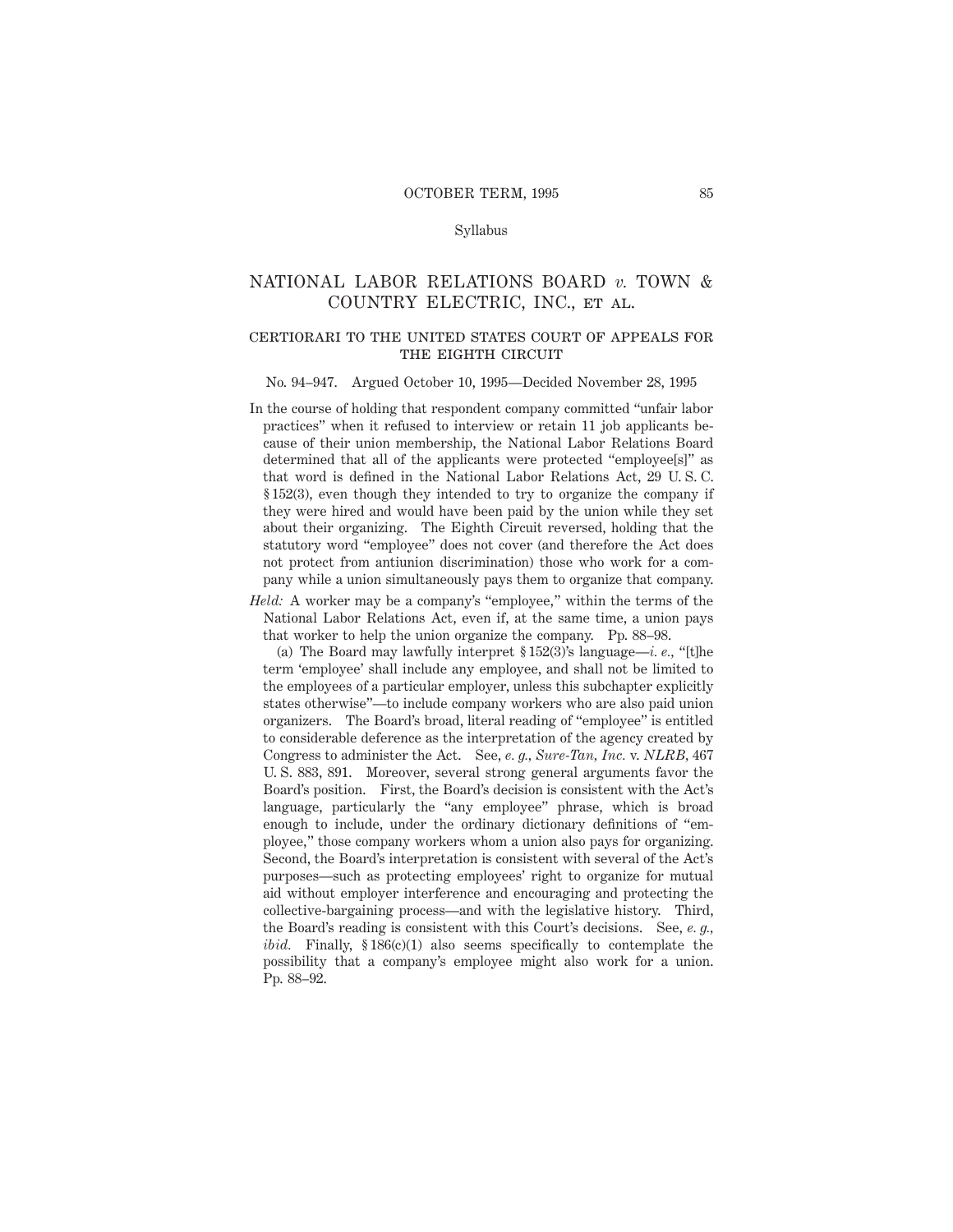#### Syllabus

(b) Respondent company's agency law argument—that a paid union organizer is controlled by the union and therefore must be considered the servant (*i. e.,* the "employee") of the union alone—fails because the Board's interpretation of "employee" is consistent with the common law of agency, which recognizes that a person may be the servant of two masters at one time as to one act. The company's practical argument that Congress could not have meant to include paid union organizers as "employees" under the Act in light of the potential for harm to an employer that such workers might pose—suffers from several serious problems and is thus unconvincing. Pp. 92–98.

34 F. 3d 625, vacated and remanded.

Breyer, J., delivered the opinion for a unanimous Court.

*Deputy Solicitor General Wallace* argued the cause for petitioner. With him on the briefs were *Solicitor General Days, Paul A. Engelmayer, Linda Sher, Norton J. Come, Peter Winkler,* and *John Emad Arbab.*

*James K. Pease, Jr.,* argued the cause for respondents. With him on the brief for respondent Town & Country Electric, Inc., was *Douglas E. Witte. Stephen D. Gordon, Laurence Gold, Laurence J. Cohen, Marsha S. Berzon, Mary Lynne Werlwas,* and *Scott A. Kronland* filed briefs for respondent union.\*

<sup>\*</sup>*Steven R. Shapiro* and *Alan Hyde* filed a brief for the American Civil Liberties Union as *amicus curiae* urging reversal.

Briefs of *amici curiae* urging affirmance were filed for Associated Builders and Contractors, Inc., et al. by *Maurice Baskin, Jan S. Amundson,* and *Quentin Riegel;* for the Associated General Contractors of America by *Joe F. Canterbury, Jr., Frederic Gover,* and *Michael E. Kennedy;* for the Chamber of Commerce of the United States by *Marshall B. Babson, Stanley R. Strauss, Stephen A. Bokat, Robin S. Conrad,* and *Mona C. Zeiberg;* and for the Labor Policy Association by *Robert E. Williams* and *Daniel V. Yager.*

*Michael T. Manley, G. Gordon Atcheson, John J. Blake,* and *Michael J. Stapp* filed a brief for the International Brotherhood of Boilermakers, Iron Ship Builders, Blacksmiths, Forgers and Helpers, AFL–CIO, CFL, as *amicus curiae.*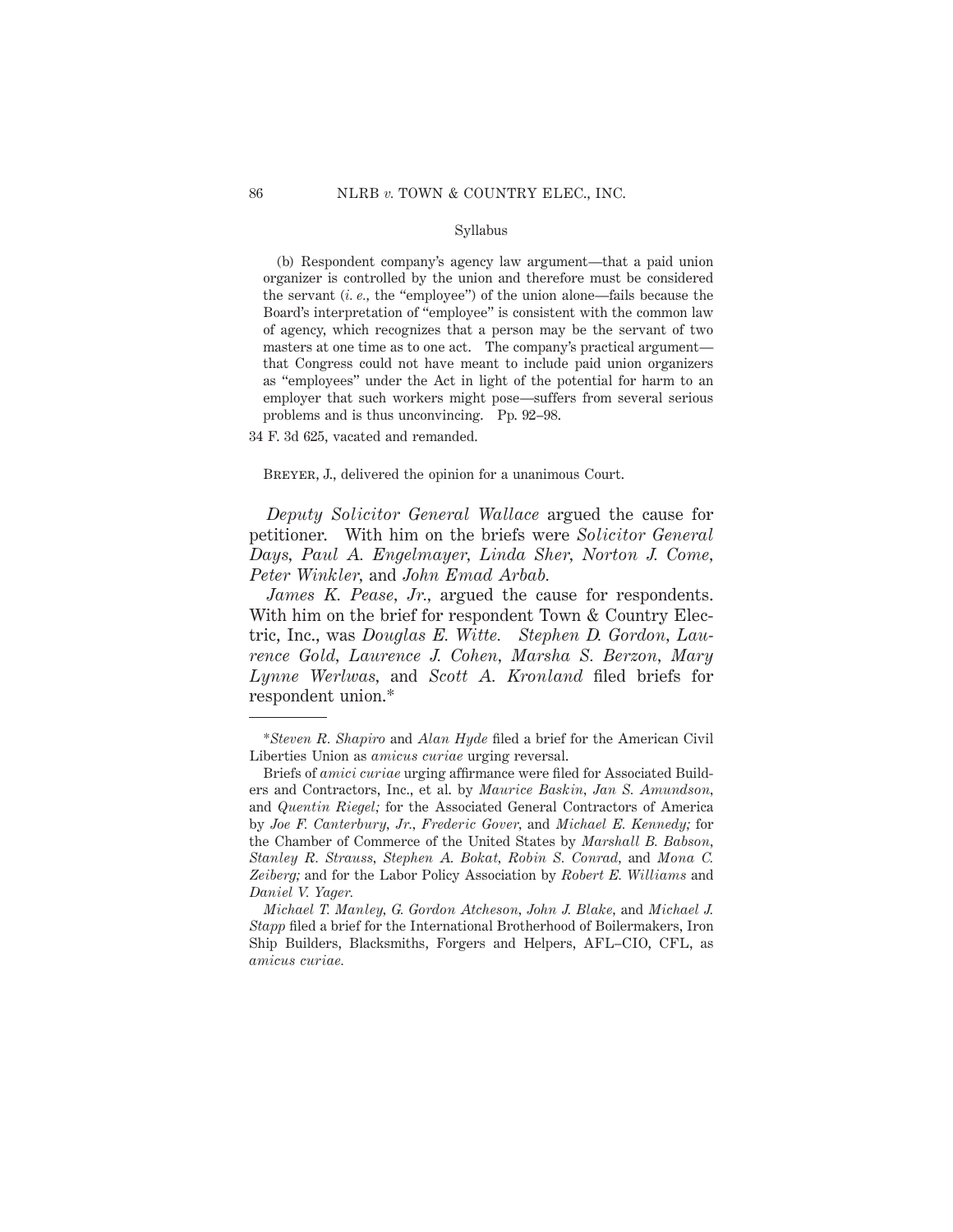# Justice Breyer delivered the opinion of the Court.

Can a worker be a company's "employee," within the terms of the National Labor Relations Act, 29 U. S. C. § 151 *et seq.,* if, at the same time, a union pays that worker to help the union organize the company? We agree with the National Labor Relations Board that the answer is "yes."

I

The relevant background is the following: Town & Country Electric, Inc., a nonunion electrical contractor, wanted to hire several licensed Minnesota electricians for construction work in Minnesota. Town & Country (through an employment agency) advertised for job applicants, but it refused to interview 10 of 11 union applicants (including two professional union staff) who responded to the advertisement. Its employment agency hired the one union applicant whom Town & Country interviewed, but he was dismissed after only a few days on the job.

The members of the International Brotherhood of Electrical Workers, Locals 292 and 343 (Union), filed a complaint with the National Labor Relations Board claiming that Town & Country and the employment agency had refused to interview (or retain) them because of their union membership. See National Labor Relations Act (Act) §§ 8(a)(1) and (3), 49 Stat. 452, as amended, 29 U. S. C. §§ 158(a)(1) and (3) (1988 ed.). An Administrative Law Judge ruled in favor of the Union members, and the Board affirmed that ruling. *Town & Country Elec., Inc.,* 309 N. L. R. B. 1250, 1258 (1992).

In the course of its decision, the Board determined that all 11 job applicants (including the two Union officials and the one member briefly hired) were "employees" as the Act defines that word. *Ibid.* The Board recognized that under well-established law, it made no difference that the 10 members who were simply applicants were never hired. See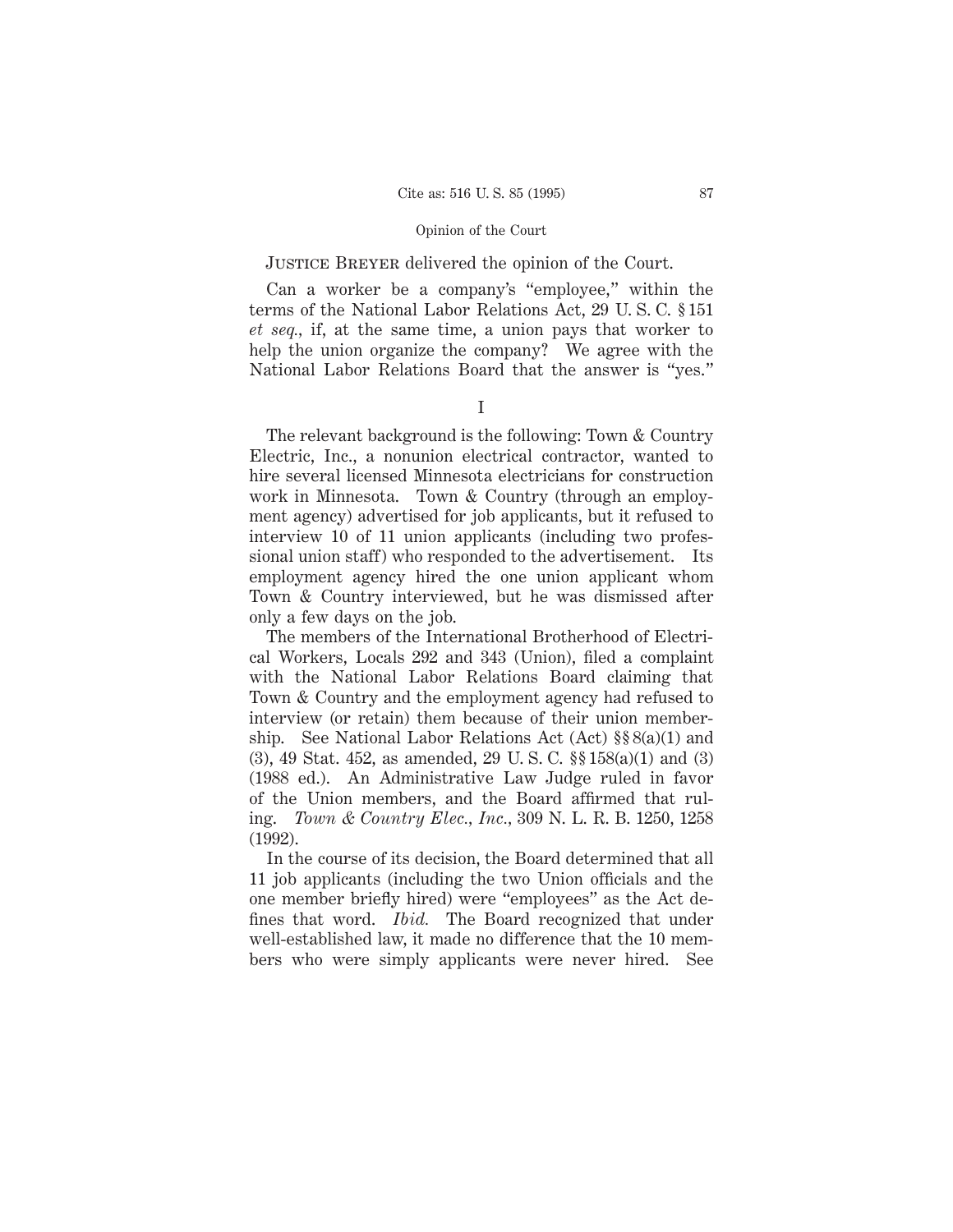*Phelps Dodge Corp.* v. *NLRB,* 313 U. S. 177, 185–186 (1941) (statutory word "employee" includes job applicants, for otherwise the Act's prohibition of " 'discrimination in regard to hire'" would "serve no function"). Neither, in the Board's view, did it matter (with respect to the meaning of the word "employee") that the Union members intended to try to organize the company if they secured the advertised jobs, nor that the Union would pay them while they set about their organizing. The Board then rejected the company's factbased explanations for its refusals to interview or to retain these 11 "employees" and held that the company had committed "unfair labor practices" by discriminating on the basis of union membership. *Town & Country Elec., supra,* at 1250, n. 3, 1256, 1258.

The United States Court of Appeals for the Eighth Circuit reversed the Board. It held that the Board had incorrectly interpreted the statutory word "employee." In the court's view, that key word does not cover (and therefore the Act does not protect from antiunion discrimination) those who work for a company while a union simultaneously pays them to organize that company. 34 F. 3d 625, 629 (1994). See also *H. B. Zachry Co.* v. *NLRB,* 886 F. 2d 70, 75 (CA4 1989). For this threshold reason the court refused to enforce the Board's order.

Because other Circuits have interpreted the word "employee" differently, see, *e. g., Willmar Elec. Service, Inc.* v. *NLRB,* 968 F. 2d 1327, 1330–1331 (CADC 1992) (paid union organizers can be "employees" protected by the Act), cert. denied, 507 U. S. 909 (1993); *NLRB* v. *Henlopen Mfg. Co.,* 599 F. 2d 26, 30 (CA2 1979) (same), we granted certiorari. We now resolve the conflict in the Board's favor.

# II

The Act seeks to improve labor relations ("eliminate the causes of certain substantial obstructions to the free flow of commerce," 29 U.S.C.  $$151$  (1988 ed.)) in large part by granting specific sets of rights to employers and to employ-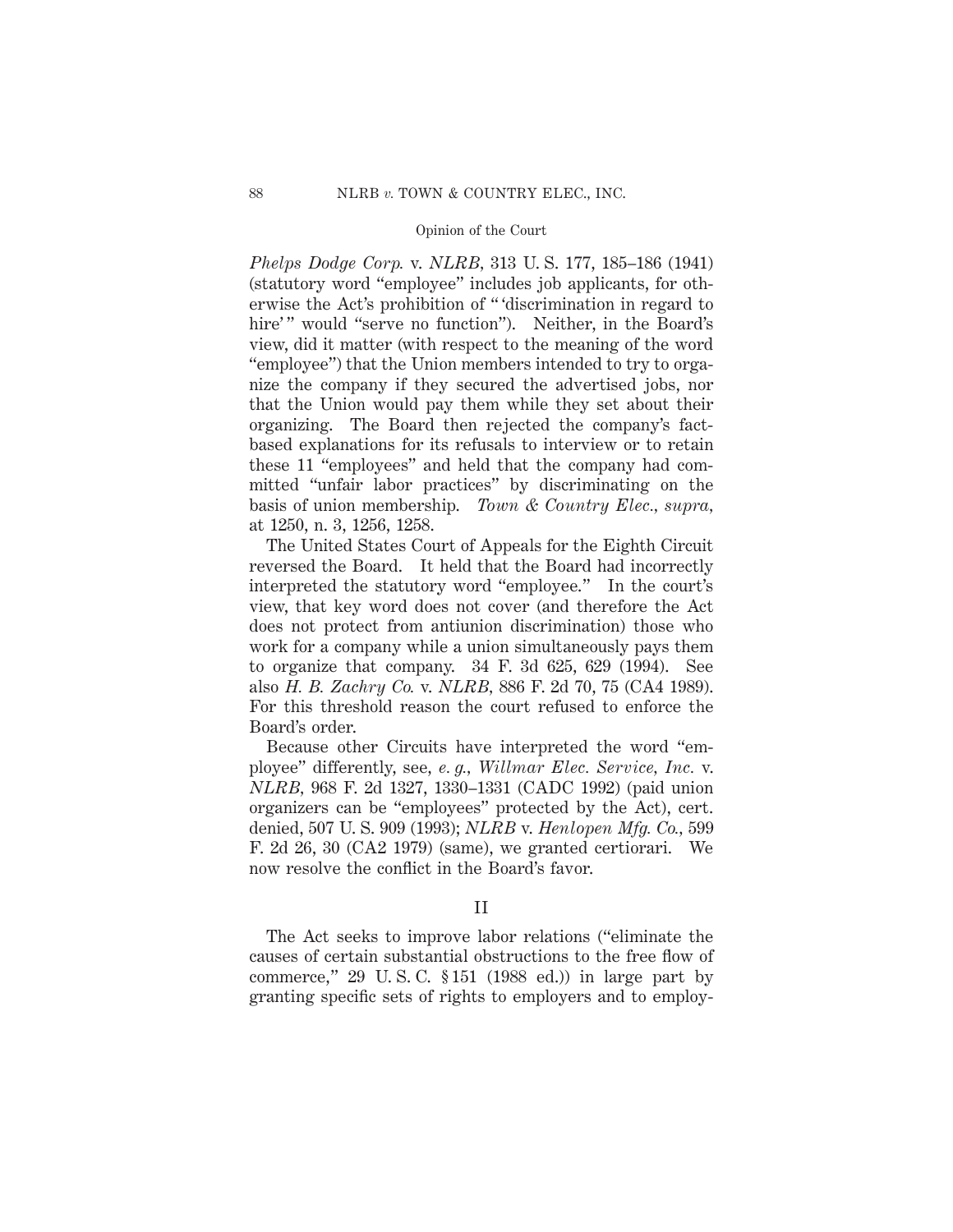ees. This case grows out of a controversy about rights that the Act grants to "employees," namely, rights "to selforganization, to form, join, or assist labor organizations, to bargain collectively . . . and to engage in other concerted activities for the purpose of collective bargaining or other mutual aid or protection." § 157. We granted certiorari to decide only that part of the controversy that focuses upon the meaning of the word "employee," a key term in the statute, since these rights belong only to those workers who qualify as "employees" as that term is defined in the Act. See, *e. g.,* § 158(a)(1) ("unfair labor practice" to "interfere with . . . *employees* in the exercise of the rights guaranteed in section 157 of this title") (emphasis added).

The relevant statutory language is the following:

*"The term 'employee' shall include any employee, and shall not be limited to the employees of a particular employer, unless this subchapter explicitly states otherwise,* and shall include any individual whose work has ceased as a consequence of, or in connection with, any current labor dispute or because of any unfair labor practice, and who has not obtained any other regular and substantially equivalent employment, but shall not include any individual employed as an agricultural laborer, or in the domestic service of any family or person at his home, or any individual employed by his parent or spouse, or any individual having the status of an independent contractor, or any individual employed as a supervisor, or any individual employed by an employer subject to the Railway Labor Act, as amended from time to time, or by any other person who is not an employer as herein defined." § 152(3) (emphasis added).

We must specifically decide whether the Board may lawfully interpret this language to include company workers who are also paid union organizers.

We put the question in terms of the Board's lawful authority because this Court's decisions recognize that the Board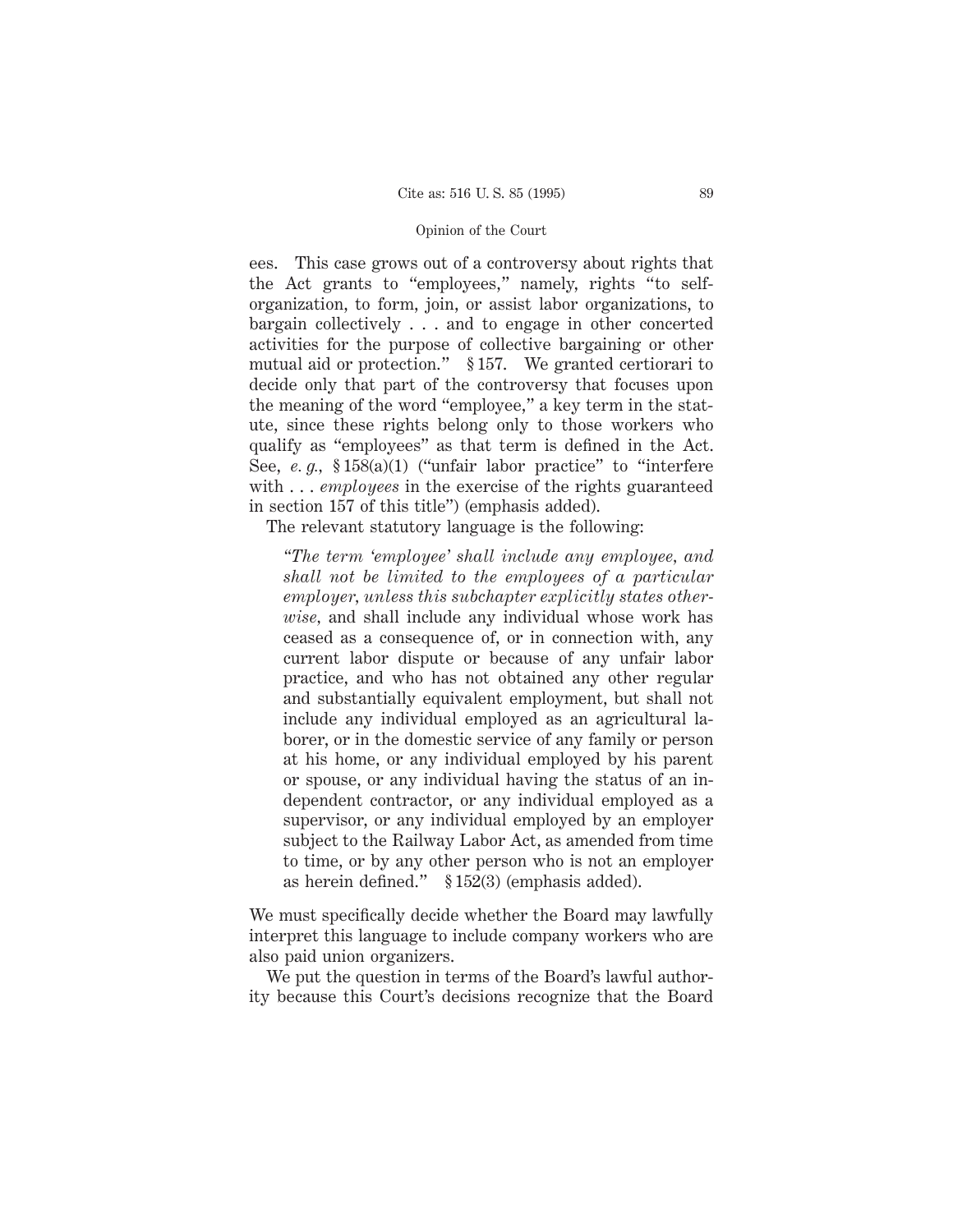often possesses a degree of legal leeway when it interprets its governing statute, particularly where Congress likely intended an understanding of labor relations to guide the Act's application. See, *e. g., Sure-Tan, Inc.* v. *NLRB,* 467 U. S. 883, 891 (1984) (interpretations of the Board, the agency that Congress "'created . . . to administer the Act,'" will be upheld if "reasonably defensible") (internal citation omitted); *NLRB* v. *Curtin Matheson Scientific, Inc.,* 494 U. S. 775, 786 (1990) (Congress delegated to the Board "primary responsibility for developing and applying national labor policy"); *ABF Freight System, Inc.* v. *NLRB,* 510 U. S. 317, 324 (1994) (the Board's views are entitled to "the greatest deference"). See also *Chevron U. S. A. Inc.* v. *Natural Resources Defense Council, Inc.,* 467 U. S. 837, 842–843 (1984). We add, however, that the Board needs very little legal leeway here to convince us of the correctness of its decision.

Several strong general arguments favor the Board's position. For one thing, the Board's decision is consistent with the broad language of the Act itself—language that is broad enough to include those company workers whom a union also pays for organizing. The ordinary dictionary definition of "employee" includes any "person who works for another in return for financial or other compensation." American Heritage Dictionary 604 (3d ed. 1992). See also Black's Law Dictionary 525 (6th ed. 1990) (an employee is a "person in the service of another under any contract of hire, express or implied, oral or written, where the employer has the power or right to control and direct the employee in the material details of how the work is to be performed"). The phrasing of the Act seems to reiterate the breadth of the ordinary dictionary definition, for it says "[t]he term 'employee' shall include *any* employee." 29 U. S. C. § 152(3) (1988 ed.) (emphasis added). Of course, the Act's definition also contains a list of exceptions, for example, for independent contractors, agricultural laborers, domestic workers, and employees sub-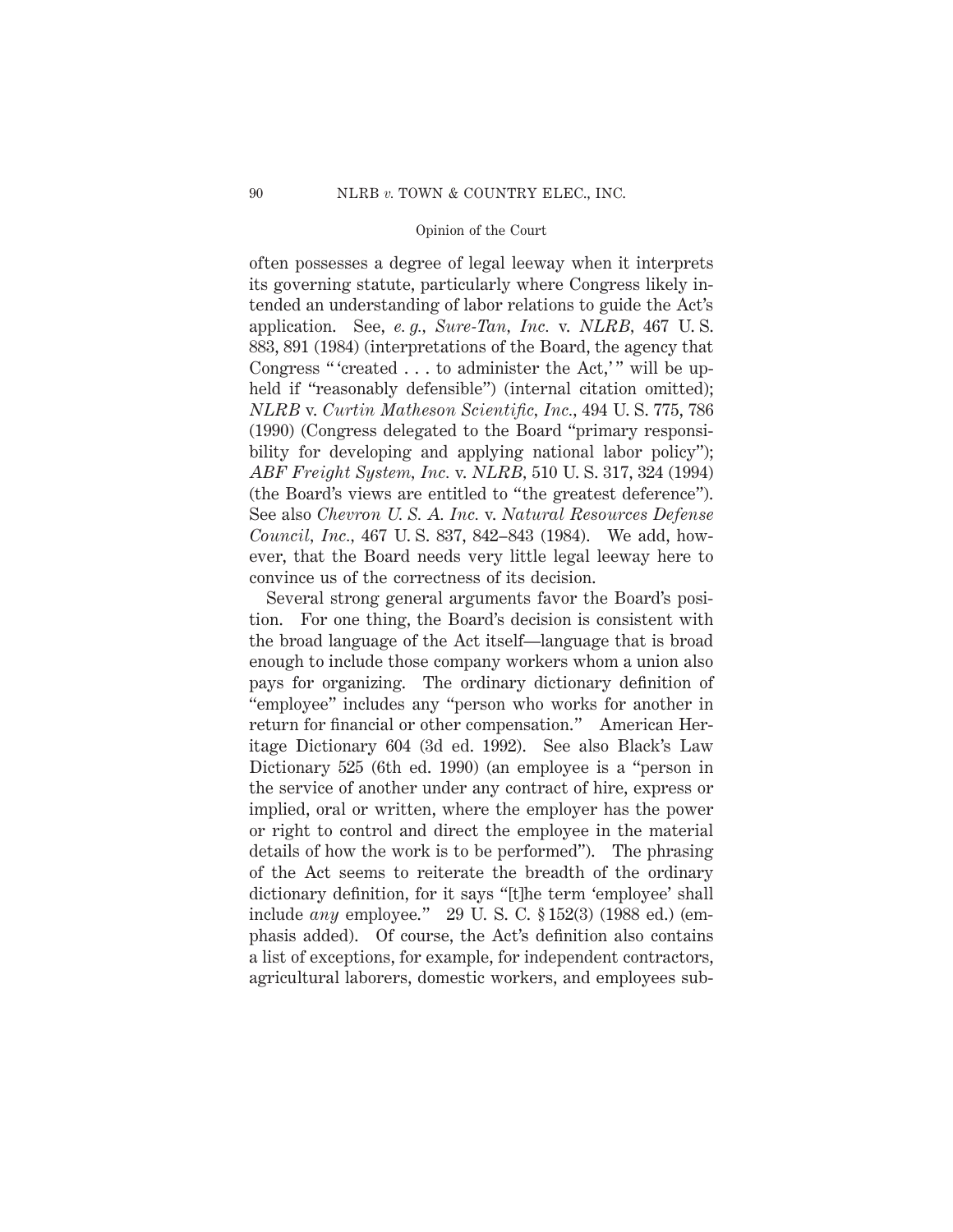ject to the Railway Labor Act, 45 U. S. C. § 151 *et seq.;* but no exception applies here.

For another thing, the Board's broad, literal interpretation of the word "employee" is consistent with several of the Act's purposes, such as protecting "the right of employees to organize for mutual aid without employer interference," *Republic Aviation Corp.* v. *NLRB,* 324 U. S. 793, 798 (1945); see also 29 U. S. C. § 157 (1988 ed.); and "encouraging and protecting the collective-bargaining process." *Sure-Tan, Inc.* v. *NLRB, supra,* at 892. And, insofar as one can infer purpose from congressional reports and floor statements, those sources too are consistent with the Board's broad interpretation of the word. It is fairly easy to find statements to the effect that an "employee" simply "means someone who works for another for hire," H. R. Rep. No. 245, 80th Cong., 1st Sess., 18 (1947), and includes "every man on a payroll," 79 Cong. Rec. 9686 (1935) (colloquy between Reps. Taylor and Connery). See also S. Rep. No. 573, 74th Cong., 1st Sess., 6 (1935) (referring to an employee as a "worker"); H. R. Rep. No. 969, 74th Cong., 1st Sess., 8 (1935) (same); H. R. Rep. No. 972, 74th Cong., 1st Sess., 8 (1935) (same); H. R. Rep. No. 1147, 74th Cong., 1st Sess., 10 (1935) (same). At the same time, contrary statements, suggesting a narrow or qualified view of the word, are scarce, or nonexistent—except, of course, those made in respect to the specific (here inapplicable) exclusions written into the statute.

Further, a broad, literal reading of the statute is consistent with cases in this Court such as, say, *Sure-Tan, Inc.* v. *NLRB, supra* (the Act covers undocumented aliens), where the Court wrote that the "breadth of § 2(3)'s definition is striking: the Act squarely applies to 'any employee.'" 467 U. S., at 891. See *NLRB* v. *Hendricks County Rural Elec. Membership Corp.,* 454 U. S. 170, 189–190 (1981) (certain "confidential employees" fall within the definition of "employees"); *Phelps Dodge Corp.* v. *NLRB,* 313 U. S., at 185–186 (job applicants are "employees"). Cf. *Chemical Workers* v.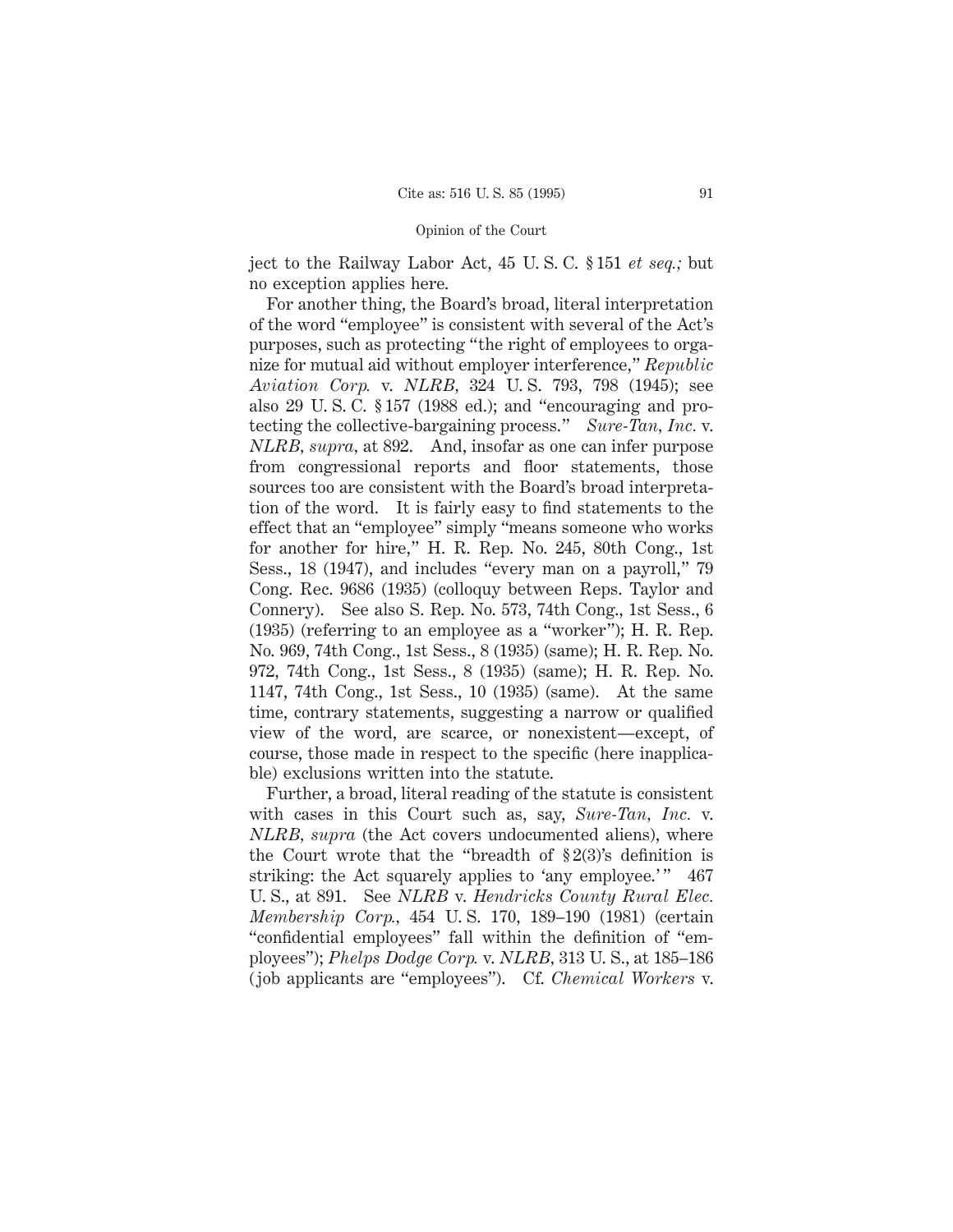*Pittsburgh Plate Glass Co.,* 404 U. S. 157, 166 (1971) (retired persons are not "employees" because they do not "work for another for hire"). See also *NLRB* v. *Hearst Publications, Inc.,* 322 U. S. 111, 131–132 (1944) (independent contractorlike newsboys are "employees"); *Packard Motor Car Co.* v. *NLRB,* 330 U. S. 485, 488–490 (1947) (company foremen are "employees"). But see 61 Stat. 137–138, 29 U. S. C. § 152(3) (1988 ed.) (amending Act to overrule *Hearst* and *Packard* by explicitly excluding independent contractors and supervisory employees).

Finally, at least one other provision of the 1947 Labor Management Relations Act seems specifically to contemplate the possibility that a company's employee might also work for a union. This provision forbids an employer (say, the company) to make payments to a person employed by a union, but simultaneously exempts from that ban wages paid by the company to "any . . . employee of a labor organization, who is *also* an employee" of the company. 29 U. S. C.  $§ 186(c)(1)$  (1988 ed., Supp. V) (emphasis added). If Town & Country is right, there would not seem to be many (or any) human beings to which this last phrase could apply.

#### III

Town & Country believes that it can overcome these general considerations, favoring a broad, literal interpretation of the Act, through an argument that rests primarily upon the common law of agency. It first argues that our prior decisions resort to common-law principles in defining the term "employee." See *Nationwide Mut. Ins. Co.* v. *Darden,* 503 U. S. 318, 323 (1992) (using common-law test to distinguish between "employee" and "independent contractor" under Employee Retirement Income Security Act of 1974, 29 U. S. C. § 1001 *et seq.*); *Community for Creative Non-Violence* v. *Reid,* 490 U. S. 730, 739–740 (1989) (using common-law test to distinguish between "employee" and "independent contractor" under Copyright Act of 1976, 17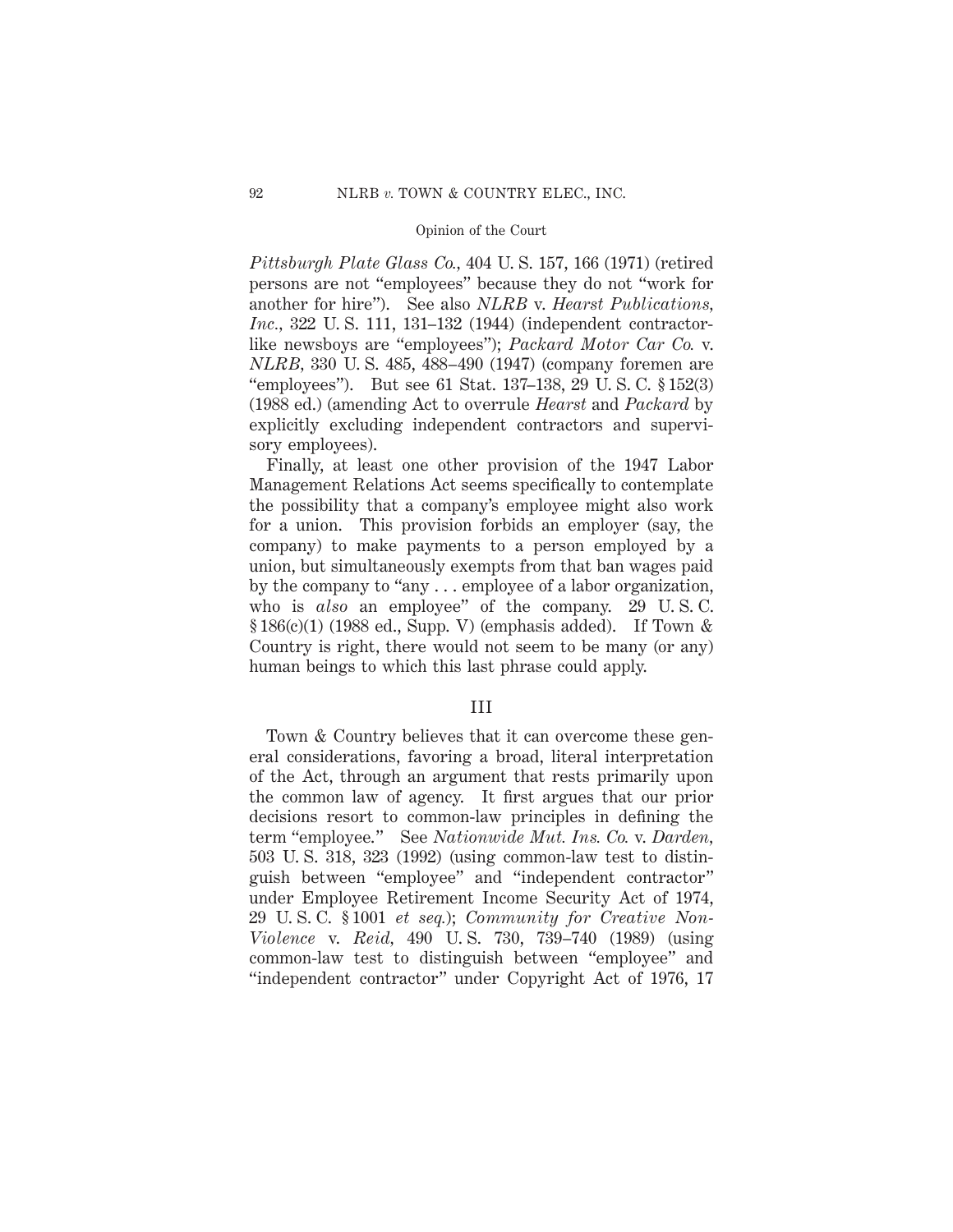U. S. C. § 101 *et seq.*); *NLRB* v. *United Ins. Co. of America,* 390 U. S. 254, 256 (1968) (using common-law test to distinguish between "employee" and "independent contractor" under NLRA). And it also points out that the Board itself, in its decision, found "no bar to applying common law agency principles to the determination whether a paid union organizer is an 'employee,'" *Town & Country Elec., Inc.*, 309 N. L. R. B., at 1254.

Town & Country goes on to argue that application of common-law agency principles *requires* an interpretation of "employee" that excludes paid union organizers. It points to a section of the Restatement (Second) of Agency (dealing with *respondeat superior* liability for torts), which says:

"Since . . . the relation of master and servant is dependent upon the right of the master to control the conduct of the servant in the performance of the service, giving service to two masters at the same time normally involves a breach of duty by the servant to one or both of them  $\dots$  [A person] cannot be a servant of two masters in doing an act as to which an intent to serve one necessarily excludes an intent to serve the other." Restatement (Second) of Agency § 226, Comment *a,* p. 499 (1957).

It argues that, when the paid union organizer serves the union—at least at certain times in certain ways—the organizer is acting adversely to the company. Indeed, it says, the organizer may stand ready to desert the company upon request by the union, in which case, the union, not the company, would have "the right . . . to control the conduct of the servant." *Ibid.* Thus, it concludes, the worker must be the servant (*i. e.,* the "employee") of the union alone. See *id.,* § 1, and Comment *a,* p. 8 ("agent" is one who agrees to act "subject to [a principal's] control").

As Town & Country correctly notes, in the context of reviewing lower courts' interpretations of statutory terms, we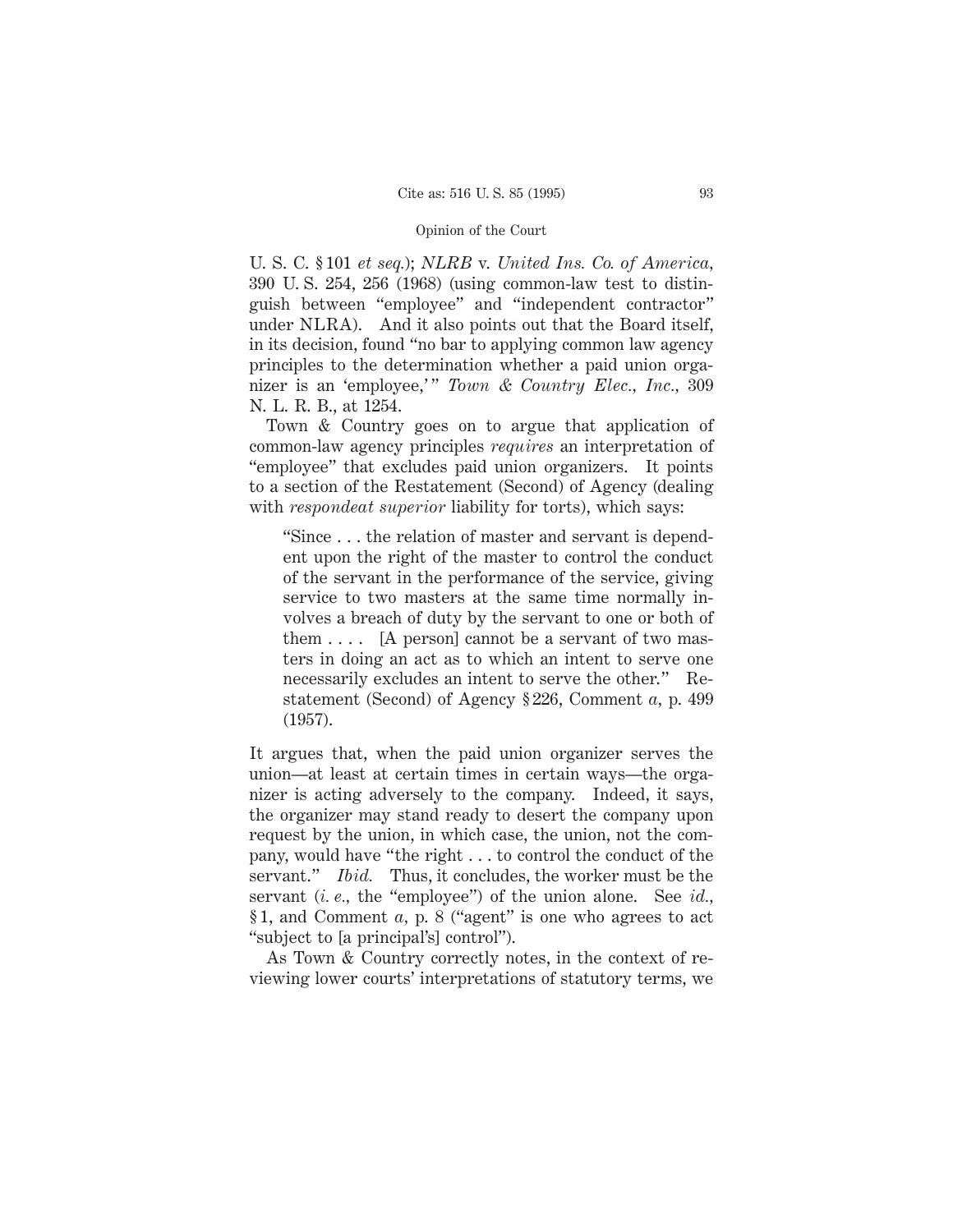have said on several occasions that when Congress uses the term "employee" in a statute that does not define the term, courts interpreting the statute " 'must infer, unless the statute otherwise dictates, that Congress means to incorporate the established meaning of the  $[at]$  terement in the past, when Congress has used the term "employee" without defining it, we have concluded that Congress intended to describe the conventional master-servant relationship as understood by common-law agency doctrine.'" *Nationwide Mut. Ins. Co.* v. *Darden, supra,* at 322–323 (quoting *Community for Creative Non-Violence* v. *Reid, supra,* at 739–740). At the same time, when reviewing the *Board's* interpretation of the term "employee" as it is used in the Act, we have repeatedly said that "[s]ince the task of defining the term 'employee' is one that 'has been assigned primarily to the agency created by Congress to administer the Act,' . . . the Board's construction of that term is entitled to considerable deference . . . ." *Sure-Tan, Inc.* v. *NLRB,* 467 U. S., at 891 (quoting *NLRB* v. *Hearst Publications, Inc., supra,* at 130); *NLRB* v. *Hendricks County Rural Elec. Membership Corp.,* 454 U. S., at 177–190. In some cases, there may be a question about whether the Board's departure from the common law of agency with respect to particular questions and in a particular statutory context, renders its interpretation unreasonable. See *NLRB* v. *United Ins. Co., supra,* at 256 ("independent contractor" exclusion). But no such question is presented here since the Board's interpretation of the term "employee" is consistent with the common law.

Town & Country's common-law argument fails, quite simply, because, in our view, the Board correctly found that it lacks sufficient support in common law. The Restatement's hornbook rule (to which the quoted commentary is appended) says that a

"person *may* be the servant of two masters... *at one time as to one act,* if the service to one does not involve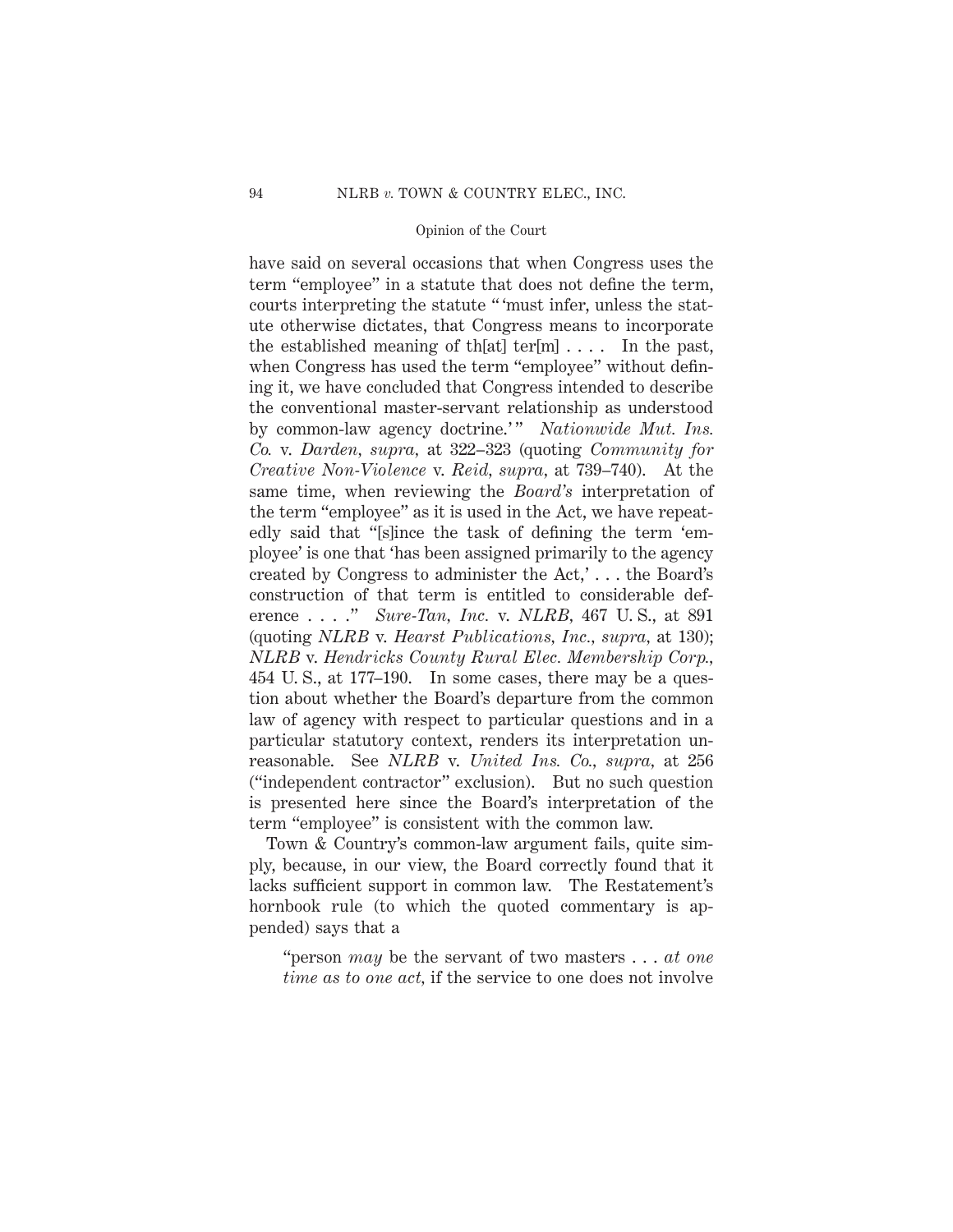*abandonment* of the service to the other." Restatement (Second) of Agency § 226, at 498 (emphasis added).

The Board, in quoting this rule, concluded that service to the union for pay does not "involve abandonment of . . . service" to the company. 309 N. L. R. B., at 1254.

And, that conclusion seems correct. Common sense suggests that as a worker goes about his or her *ordinary* tasks during a working day, say, wiring sockets or laying cable, he or she *is* subject to the control of the company employer, whether or not the union also pays the worker. The company, the worker, the union, all would expect that to be so. And, that being so, that union and company interests or control might *sometimes* differ should make no difference. As Prof. Seavey pointed out many years ago, "[o]ne can be a servant of one person for some acts and the servant of another person for other acts, even when done at the same time," for example, where "a city detective, in search of clues, finds employment as a waiter and, while serving the meals, searches the customer's pockets." W. Seavey, Handbook of the Law of Agency § 85, p. 146 (1964). The detective is the servant both "of the restaurateur" (as to the table waiting) and "of the city" (as to the pocket searching). *Ibid.* How does it differ from Prof. Seavey's example for the company to pay the worker for electrical work, and the union to pay him for organizing? Moreover, union organizers may limit their organizing to nonwork hours. See, *e. g., Republic Aviation Corp.* v. *NLRB,* 324 U. S. 793 (1945); *Beth Israel Hospital* v. *NLRB,* 437 U. S. 483, 492–493 (1978). If so, union organizing, when done for pay but during *nonwork* hours, would seem equivalent to simple moonlighting, a practice wholly consistent with a company's control over its workers as to their assigned duties.

Town & Country's "abandonment" argument is yet weaker insofar as the activity that constitutes an "abandonment," *i. e.,* ordinary union organizing activity, is itself specifically protected by the Act. See, *e. g., ibid.* (employer restrictions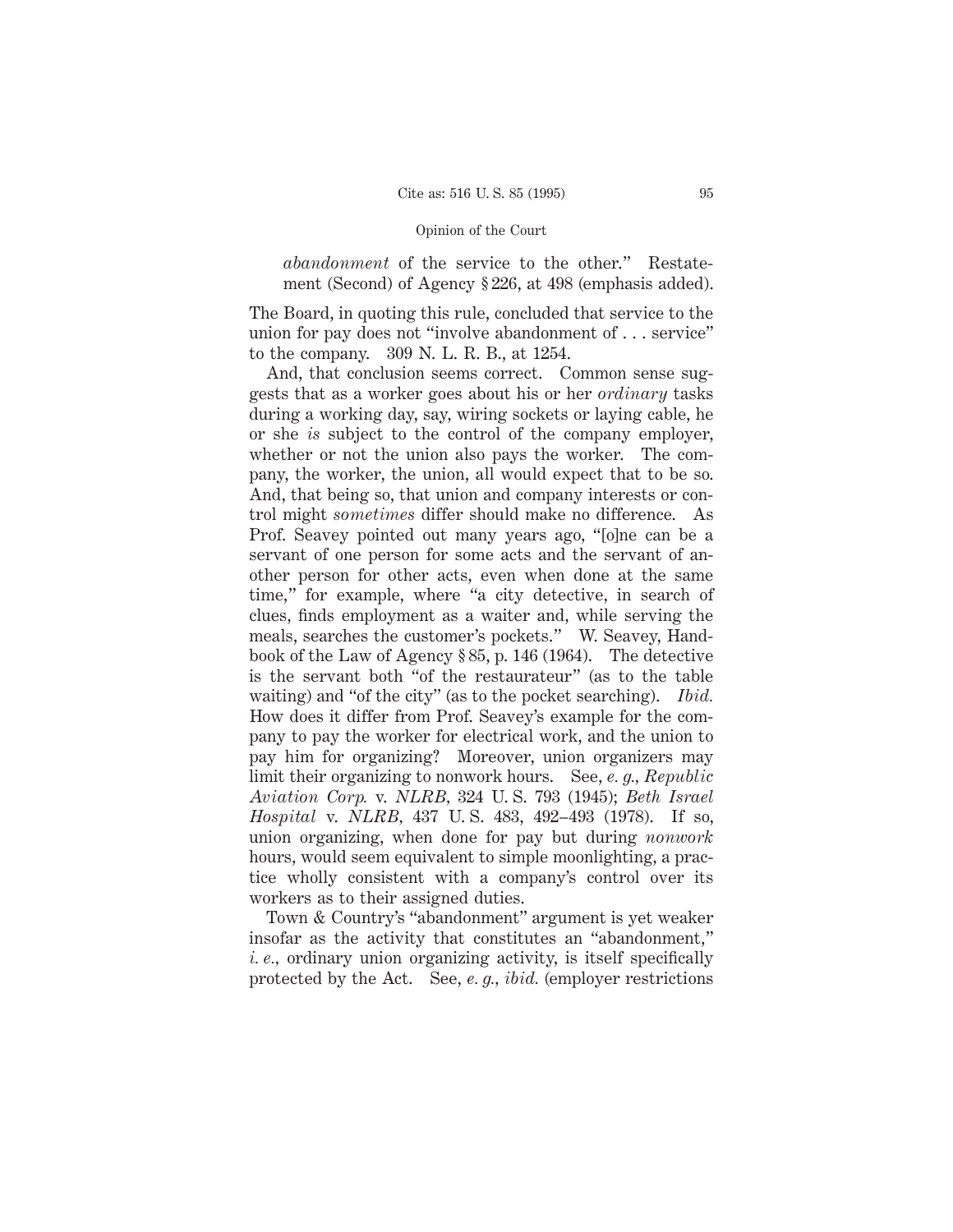on union solicitation during nonworking time in nonworking areas are presumptively invalid under the Act). This is true even if a company perceives those protected activities as disloyal. After all, the employer has no legal right to require that, as part of his or her service to the company, a worker refrain from engaging in protected activity.

Neither are we convinced by the practical considerations that Town & Country adds to its agency law argument. The company refers to a Union resolution permitting members to work for nonunion firms, which, the company says, reflects a union effort to "salt" nonunion companies with union members seeking to organize them. Supported by *amici curiae,* it argues that "salts" might try to harm the company, perhaps quitting when the company needs them, perhaps disparaging the company to others, perhaps even sabotaging the firm or its products. Therefore, the company concludes, Congress could not have meant paid union organizers to have been included as "employees" under the Act.

This practical argument suffers from several serious problems. For one thing, nothing in this record suggests that such acts of disloyalty were present, in kind or degree, to the point where the company might lose control over the worker's normal workplace tasks. Certainly the Union's resolution contains nothing that suggests, requires, encourages, or condones impermissible or unlawful activity. App. 256–258. For another thing, the argument proves too much. If a paid union organizer might quit, leaving a company employer in the lurch, so too might an unpaid organizer, or a worker who has found a better job, or one whose family wants to move elsewhere. And if an overly zealous union organizer might hurt the company through unlawful acts, so might another unpaid zealot (who may know less about the law), or a dissatisfied worker (who may lack an outlet for his or her grievances). This does not mean they are not "employees."

Further, the law offers alternative remedies for Town & Country's concerns, short of excluding paid or unpaid union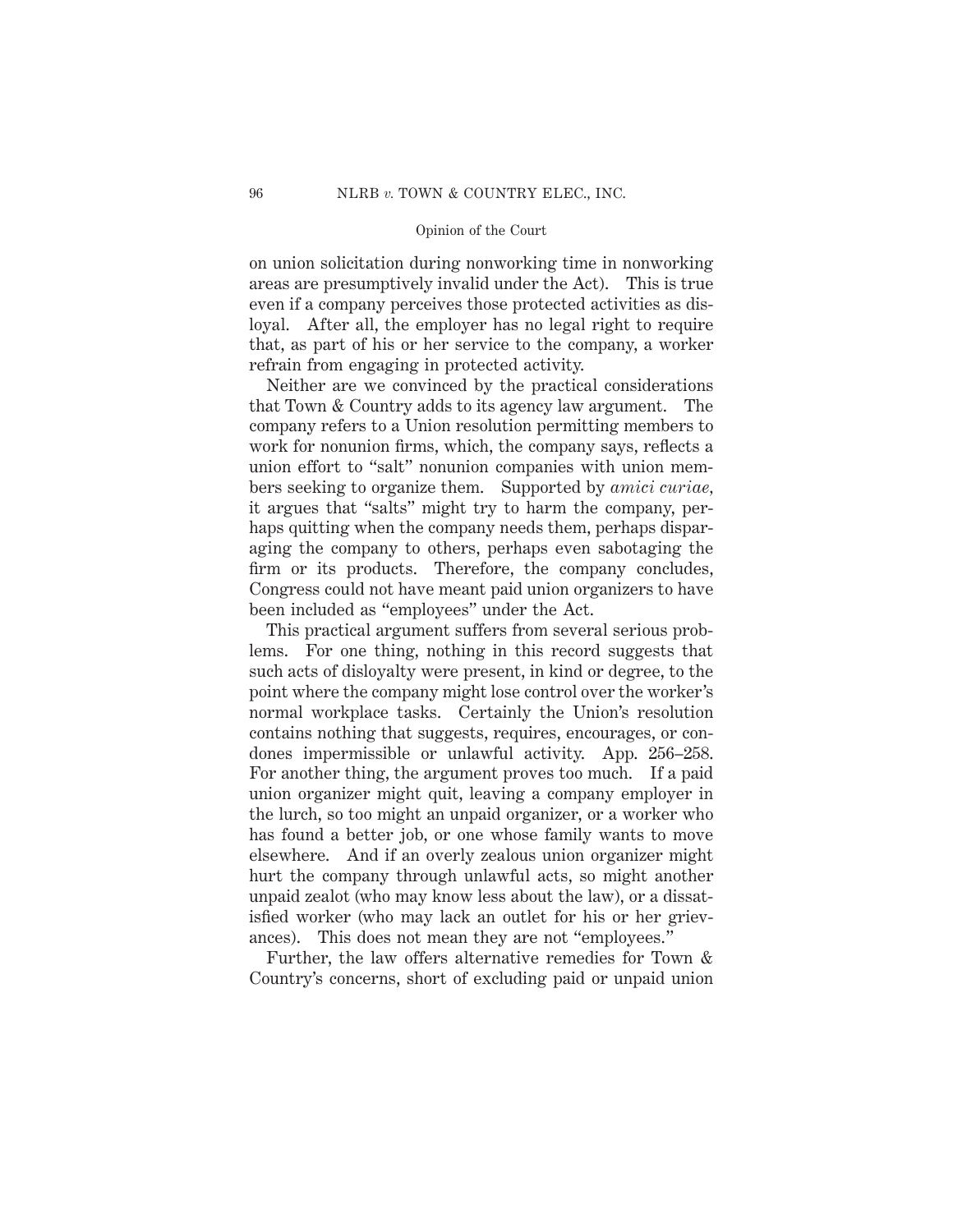organizers from all protection under the Act. For example, a company disturbed by legal but undesirable activity, such as quitting without notice, can offer its employees fixed-term contracts, rather than hiring them "at will" as in the case before us; or it can negotiate with its workers for a notice period. A company faced with unlawful (or possibly unlawful) activity can discipline or dismiss the worker, file a complaint with the Board, or notify law enforcement authorities. See, *e. g., NLRB* v. *Electrical Workers,* 346 U. S. 464, 472–478 (1953); *Willmar Elec. Service* v. *NLRB,* 968 F. 2d, at 1330 (arsonist who is also union member is still an "employee," but may be discharged). See also *Budd Mfg. Co.* v. *NLRB,* 138 F. 2d 86, 89–90 (CA3 1943) (worker who was intoxicated while on duty, "came to work when he chose and . . . left the plant and his shift as he pleased," and utterly failed to perform his assigned duties is still an "employee" protected under the Act), cert. denied, 321 U. S. 778 (1944). And, of course, an employer may as a rule limit the access of *non*employee union organizers to company property. *Lechmere, Inc.* v. *NLRB,* 502 U. S. 527, 538 (1992); *NLRB* v. *Babcock & Wilcox Co.,* 351 U. S. 105, 112 (1956).

This is not to say that the law treats paid union organizers like other company employees in every labor law context. For instance, the Board states that, at least sometimes, a paid organizer may not share a sufficient "community of interest" with other employees (as to wages, hours, and working conditions) to warrant inclusion in the same bargaining unit. Brief for National Labor Relations Board 33, n. 14. See, *e. g., NLRB* v. *Hendricks County Rural Elec. Membership Corp.,* 454 U. S., at 190 (some confidential workers, although "employees," may be excluded from bargaining unit). We need not decide this matter. Nor do we express any view about any of the other matters Town & Country raised before the Court of Appeals, such as whether or not Town & Country's conduct (in refusing to interview, or to retain, "employees" who were on the union's payroll) amounted to an